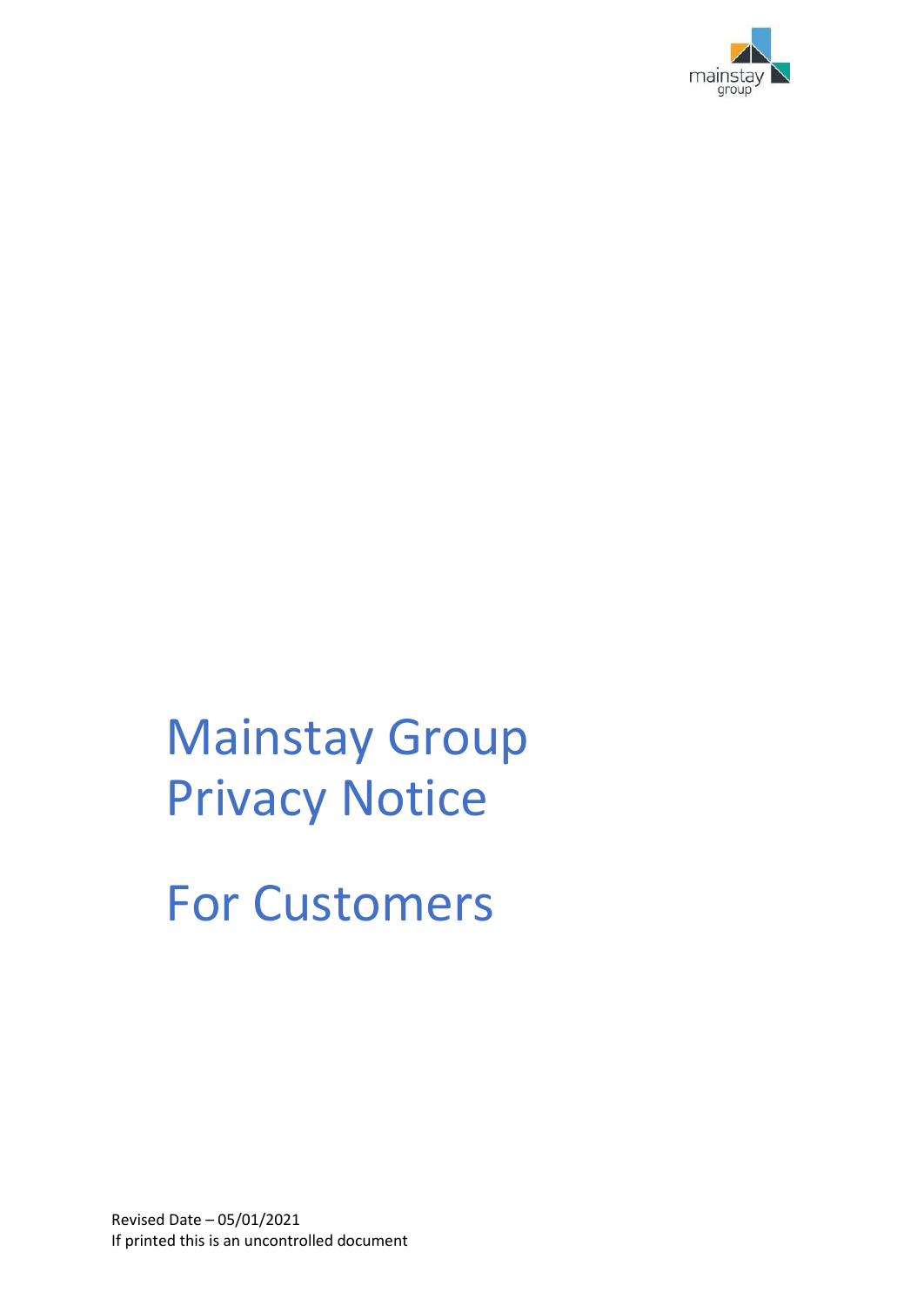

# Contents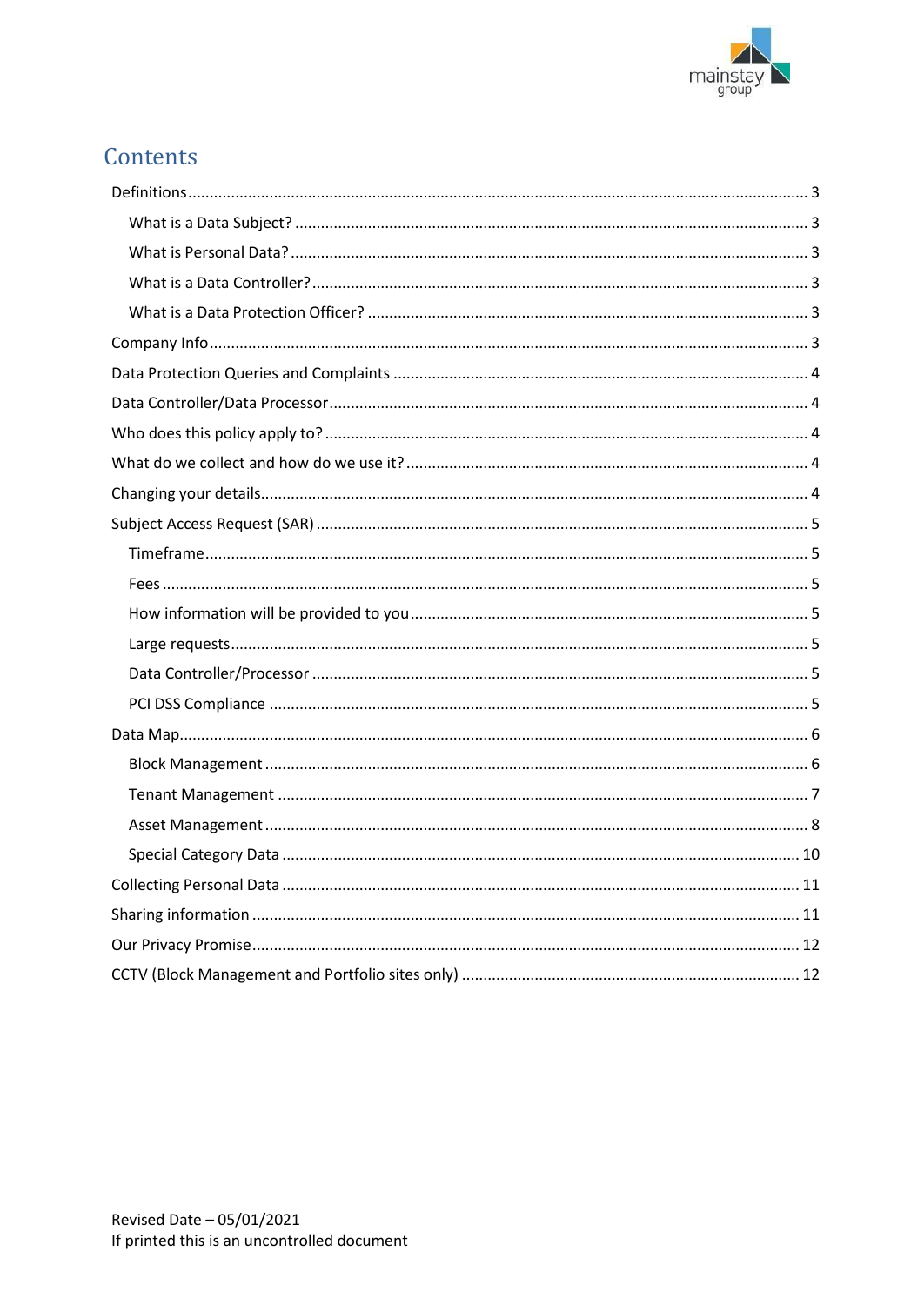

# Privacy Notice for Mainstay Group

## Introduction

Mainstay Group Limited along with its subsidiaries is committed to the protection of the data which it holds. This policy explains what information we collect, how we collect it, hold it, process it and for what purposes.

Please ensure that you read this document carefully. If you have any queries please contact us at [dataprotection@mainstaygroup.co.uk](mailto:dataprotection@mainstaygroup.co.uk)

## <span id="page-2-0"></span>Definitions

#### <span id="page-2-1"></span>What is a Data Subject?

The Data Subject is a living individual to whom personal data relates. For the purposes of this Privacy Notice the Data Subject is any customer of Mainstay Group.

#### <span id="page-2-2"></span>What is Personal Data?

As described by Article 4 in the GDPR Definitions 'personal data' means any information relating to an identified or identifiable natural person ('data subject'); an identifiable natural person is one who can be identified, directly or indirectly, in particular by reference to an identifier such as a name, an identification number, location data, an online identifier.

#### <span id="page-2-3"></span>What is a Data Controller?

A Data Controller is the natural or legal person, public authority, agency or any other body which alone or jointly with others determines the purposes and means of the processing of personal data; where the purposes and means of processing are determined by EU or Member State laws, the controller may be designated by those laws.

#### <span id="page-2-4"></span>What is a Data Protection Officer?

A data protection officer (DPO) is required by the General Data Protection Regulation (GDPR) if a company has more than 250 employees. Data protection officers are responsible for overseeing data protection strategy and implementation to ensure compliance with GDPR requirements.

## <span id="page-2-5"></span>Company Info

Mainstay has been registered with the ICO since 2001. We have a lot of experience in dealing with Personal data and keeping it safe. We know what to do if there is a breach of data or if a request for data comes in. Our Registration Numbers are below: -

Mainstay Group Limited, Registration Number Z5319196 Mainstay Residential Limited, Registration Number Z5338802 Mainstay Facilities Management Limited, Registration Number Z4854434 Mainstay Commercial Limited, Registration Number ZA126794

*All registrations are automatically renewed annually.*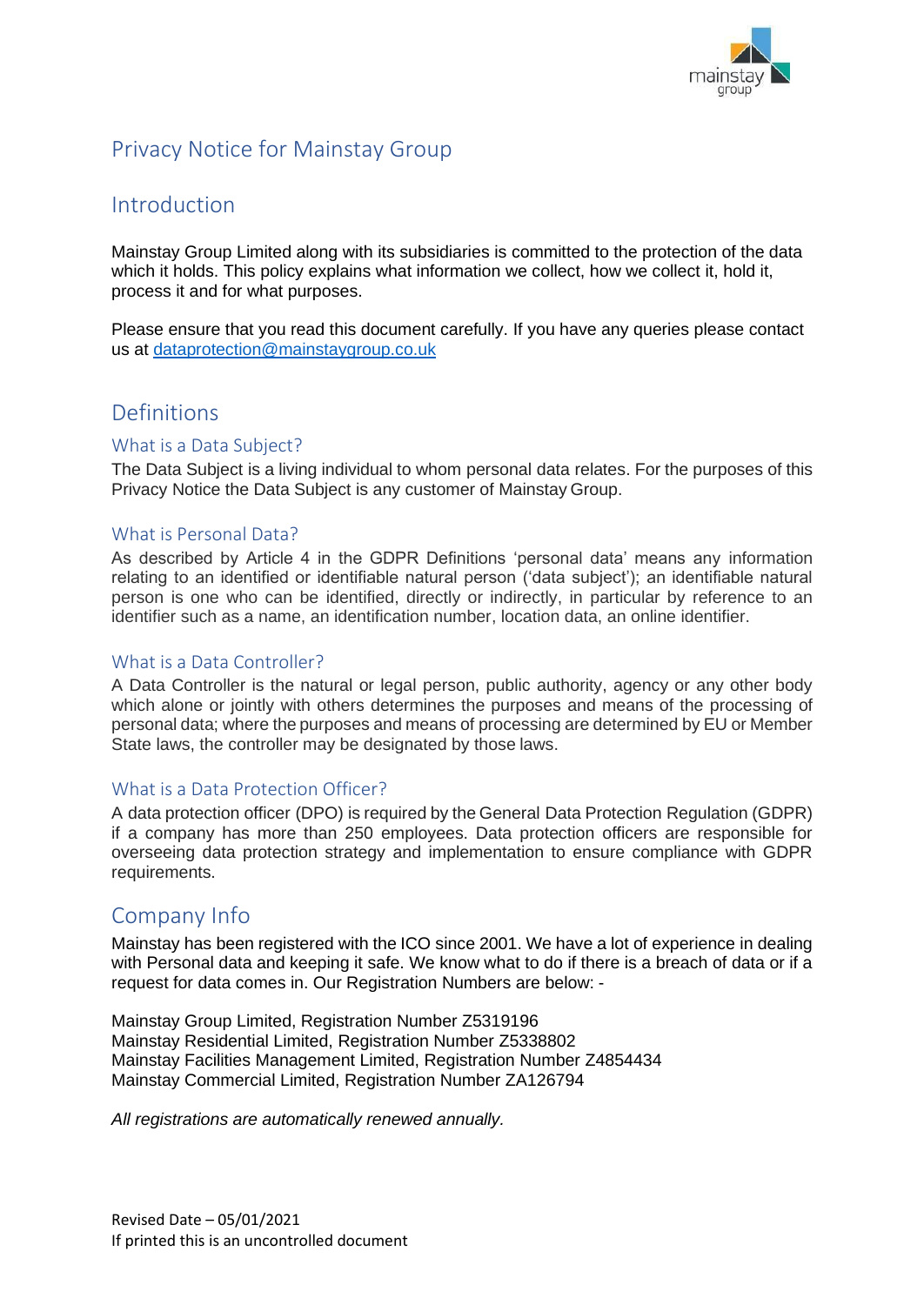

# <span id="page-3-0"></span>Data Protection Queries and Complaints

If you would like to raise a complaint regarding the way we have handled your data or you have a concern please raise this with our DPO by: -

• Post:

Data Protection Officer Mainstay Group Whittington Hall Whittington Road **Worcester** WR5 2ZX

• Email: - [dataprotection@mainstaygroup.co.uk](mailto:dataprotection@mainstaygroup.co.uk)

If we are unable to come back to you with a satisfactory response you can raise your concerns with the ICO. This can be done by: -

- Email: [casework@ico.org.uk](mailto:casework@ico.org.uk)
- Phone: 0303 123 1113
- Post:

#### Information Commissioner's Office Wycliffe House Water Lane Wilmslow Cheshire SK9 5AF

## <span id="page-3-1"></span>Data Controller/Data Processor

Due to the wide variety of customers and clients we serve, in some instances we are the Data Controller and others we are the Data Processor.

## <span id="page-3-2"></span>Who does this policy apply to?

This policy applies to our customers (including but not limited to Leaseholders, Tenants and Residents)

## <span id="page-3-3"></span>What do we collect and how do we use it?

Please see Data Map at the bottom of this document.

## <span id="page-3-4"></span>Changing your details

- You can view your personal details by logging into the Mainstay Portal and clicking on 'My Details'. The website is located here: - <https://portal.mainstaygroup.co.uk/portal>
- You can change your preferred method of communication on the same page. Please note that we must send you site correspondence by either email or by post. This is a legal requirement.
- There is the functionality which allows us to send site updates via SMS to your mobile, this is an optional service. Where we believe you would greatly benefit from receiving information quickly we may also contact you via this method.
- You can also change your personal details by sending an email t[o](mailto:mail@mainstaygroup.co.uk) [mail@mainstaygroup.co.uk.](mailto:mail@mainstaygroup.co.uk) Please ensure that you include your Tenant Reference

Revised Date – 05/01/2021 If printed this is an uncontrolled document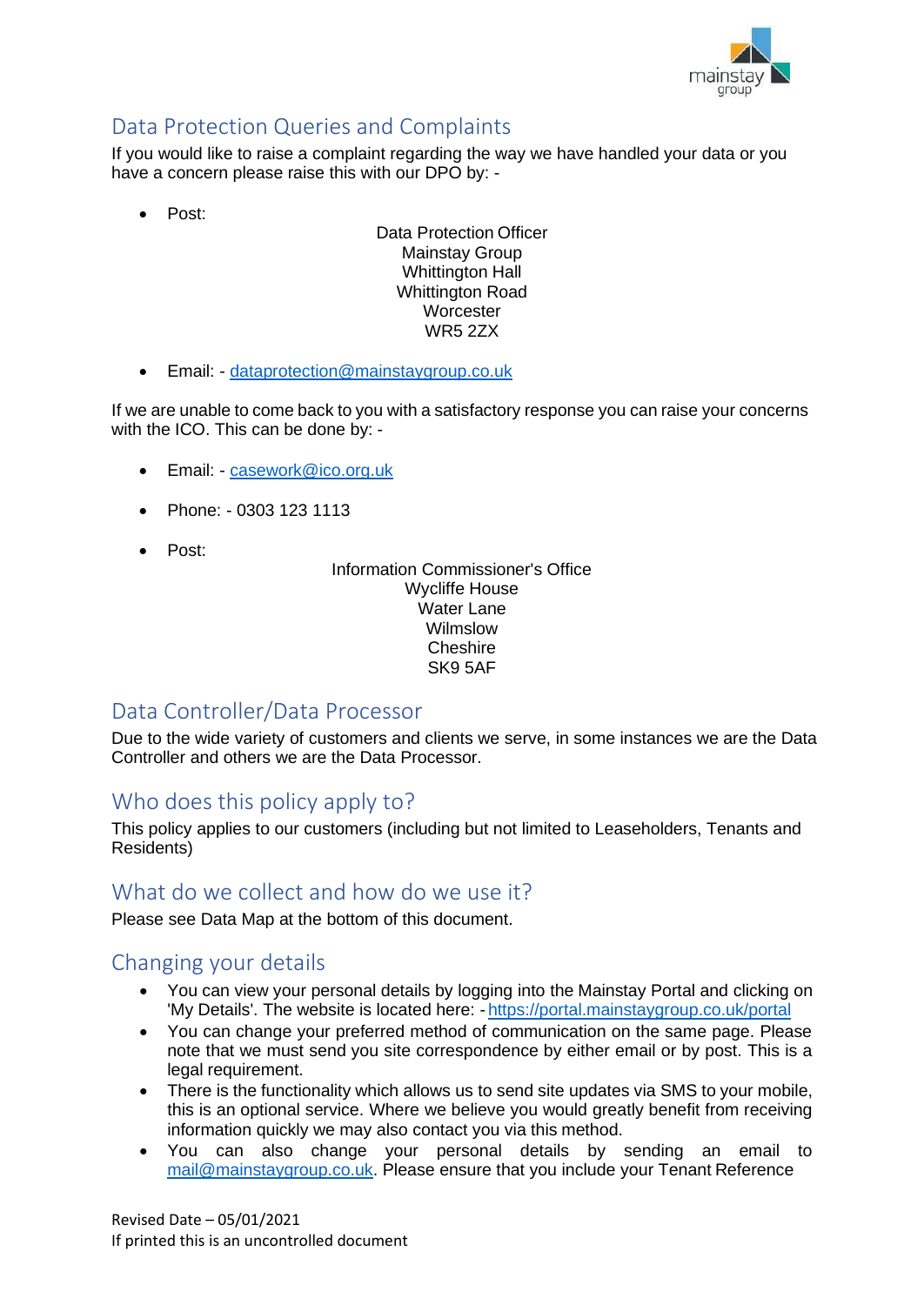

number which can be found on any previous correspondence from us or your address that you are contacting us about.

## <span id="page-4-0"></span>Subject Access Request (SAR)

If you would like to request the data that we hold on you, please email [dataprotection@mainstaygroup.co.uk](mailto:dataprotection@mainstaygroup.co.uk) with a subject of 'Subject Access Request'. Please include specifics of what data you'd like to receive.

#### <span id="page-4-1"></span>Timeframe

The maximum time we will take on your request is 1 month from receiving the request unless we give a specific reason why it cannot be completed in this time.

#### <span id="page-4-2"></span>Fees

If the request is manifestly unfounded, excessive or repetitive then there will be a fee. The fee will be quoted after an initial look at the request has taken place. Once accepted and we have received payment then we will action the request.

#### <span id="page-4-3"></span>How information will be provided to you

We will ask how you would like the information to be provided whether that be electronically or in printed hard copy.

#### <span id="page-4-4"></span>Large requests

Where the SAR request relates to data held over a large timeframe we may ask you to be more specific to assist us in searching for the information you are after. You may be asked to be more specific on the timeframe or come up with keywords to enable a more effective search.

#### <span id="page-4-5"></span>Data Controller/Processor

Where we are the Data Controller we will process your request.

Where we are the Data Processor we will communicate with the Data Controller as they may wish to take ownership of the request.

#### <span id="page-4-6"></span>PCI DSS Compliance

We are committed to maintaining our PCI DSS compliance in order to protect your payment card details.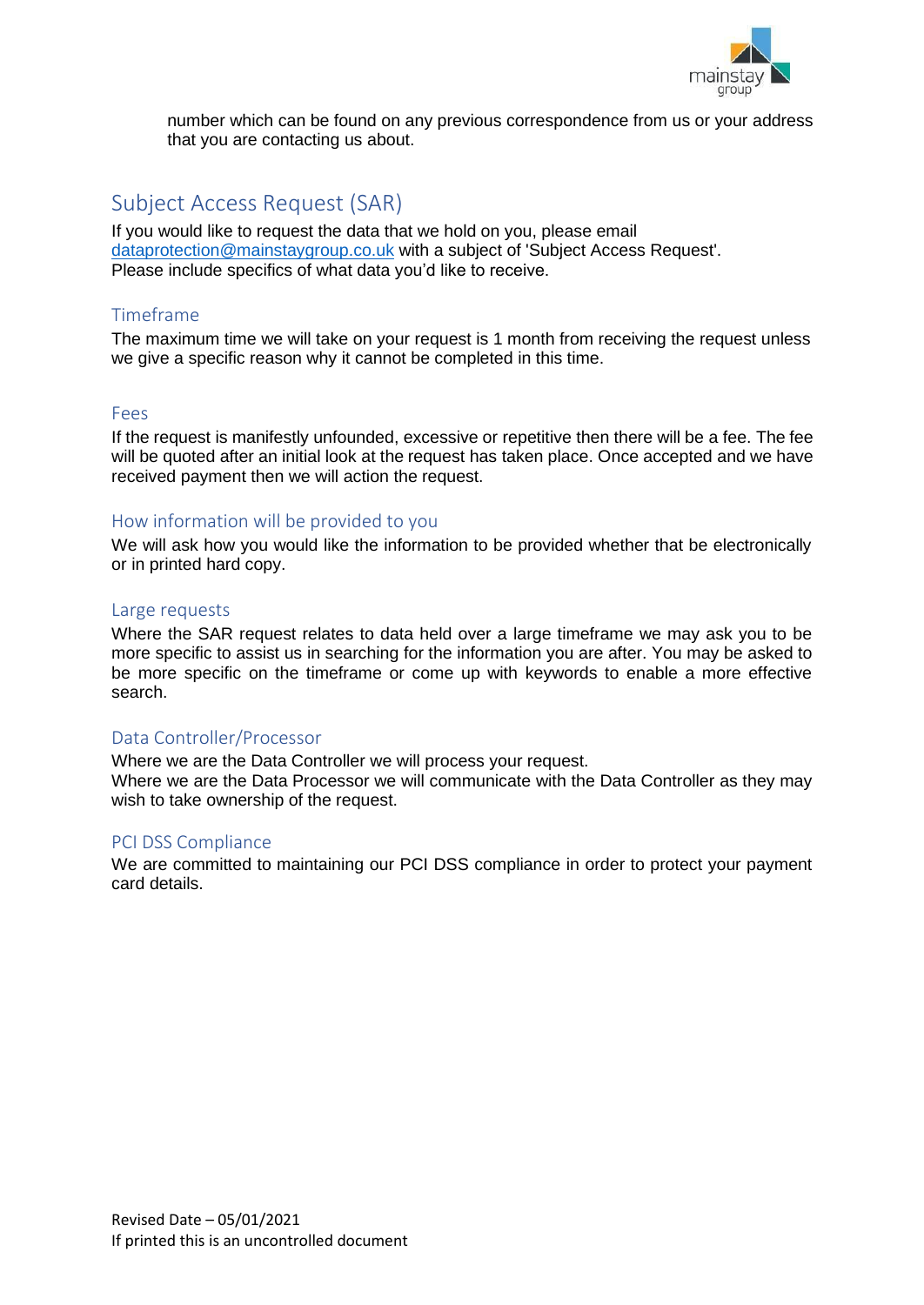

## <span id="page-5-0"></span>Data Map

- What Personal Data we might hold on you.
- The legal reason for processing this data.
- How we collect the data.
- How long we will keep the data for.

As Mainstay Group has multiple Business Units with different requirements we may treat data in different ways. For ease this has been split into different tables with the following categories Block Management, Tenant Management and Asset Management.

#### <span id="page-5-1"></span>Block Management

| <b>What information we</b><br>collect                                                                                                                     | What we use this for                                                                                                                                                           | <b>Our Reasons to</b><br>process this                                                     | Length of time<br>held for                                                                               |
|-----------------------------------------------------------------------------------------------------------------------------------------------------------|--------------------------------------------------------------------------------------------------------------------------------------------------------------------------------|-------------------------------------------------------------------------------------------|----------------------------------------------------------------------------------------------------------|
| Personal Information<br>(Name, Addresses,<br>Phone Numbers, Email<br>Addresses, Leases)                                                                   | Sending building<br>related information.<br><b>Sending Payment</b><br>Requests.<br><b>Sending Arrears</b><br>letters.<br>Confirming Identity.                                  | Legitimate<br>Interest<br>Performance of a<br>contract                                    | ** up to 12 years<br>after contract end                                                                  |
| A - Incoming and<br><b>Outgoing Email</b><br>correspondence<br>A - Incoming phone calls<br>B - Incoming and<br><b>Outgoing Physical</b><br>correspondence | Prove performance of<br>a contract<br><b>Staff Praise, Training</b><br>and disciplinary action<br><b>Business</b><br>Improvement<br>Evaluation of our<br>customers and clients | Legitimate<br>Interest, legal<br>requirement.<br>Performance of a<br>contract             | A - 2 years<br>within<br>Outlook<br>Client, Email<br>Archive set<br>to retain all.<br>B - Up to 12 years |
| <b>Bank Details</b>                                                                                                                                       | Set up a direct debit<br>to pay for services                                                                                                                                   | Consent                                                                                   | Until consent is<br>removed or<br>contract ends                                                          |
| <b>Credit Card Details by</b><br>phone - call recordings<br>are stopped during this<br>process                                                            | To process single<br>payment                                                                                                                                                   | Consent                                                                                   | N/A                                                                                                      |
| <b>Solicitors Details</b>                                                                                                                                 | Send important<br>information and<br>general<br>correspondence<br>related to ongoing<br>customer requests                                                                      | Consent<br>Legitimate<br>Interest<br>Performance of a<br>contract<br>Legal<br>requirement | up to 12 years<br>after contract end                                                                     |
| <b>Property and Building</b><br>Information<br>Cases old and ongoing                                                                                      | To be able to track<br>issues<br>To be able to monitor<br>ongoing repairs                                                                                                      | Legitimate<br>Interest<br>Performance of a<br>contract                                    | up to 12 years<br>after contract end                                                                     |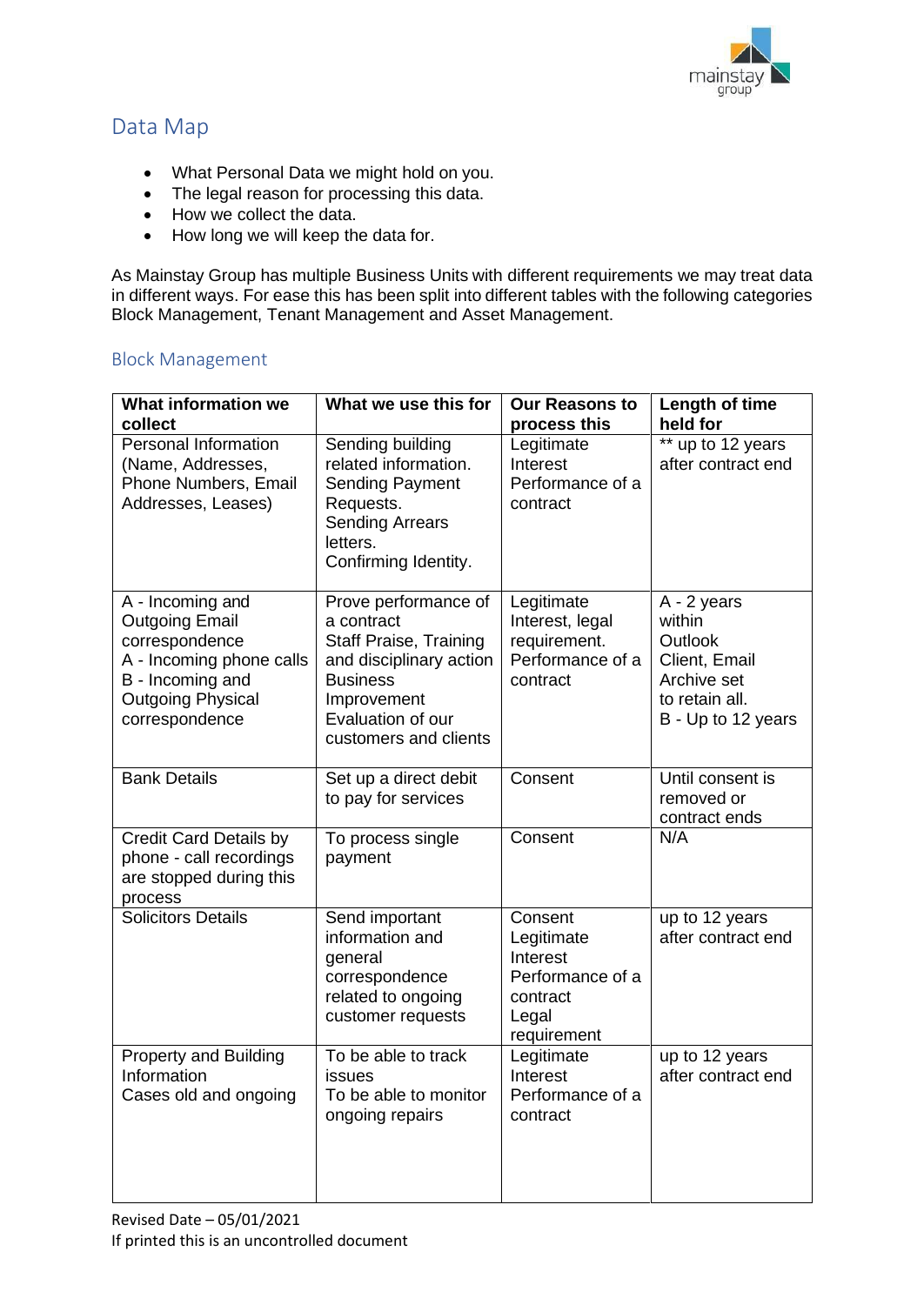

| <b>Financial statements</b><br>and its history              | Prove performance of<br>a contract                                                          | Legitimate<br>Interest<br>Performance of a<br>contract | up to 12 years<br>after contract end |
|-------------------------------------------------------------|---------------------------------------------------------------------------------------------|--------------------------------------------------------|--------------------------------------|
| Specific apartment<br>information. i.e. Date of<br>purchase | To accurately<br>maintain up to date<br>records to fulfil our<br>contractual<br>obligations | Legitimate<br>Interest<br>Performance of a<br>contract | up to 12 years<br>after contract end |

\*\* 'up to 12 years after contract ends' length of time held explained

After the management contract terminates, we then hold on to your details on our system due to Legitimate Interest. This is because 3rd parties could bring a claim against our organisation stating we haven't performed our contractual obligations for 12 years after the contract end date. Without this information we would be unable to properly defend Mainstay against any claim. The 12 years is an industry standard and is also recommended by ARMA.

#### <span id="page-6-0"></span>Tenant Management

| <b>What information we</b><br>collect                                                                                                                     | What we use this for                                                                                                                                                    | <b>Our Reasons to</b><br>process this                                         | Length of time<br>held for                                                                                                                       |
|-----------------------------------------------------------------------------------------------------------------------------------------------------------|-------------------------------------------------------------------------------------------------------------------------------------------------------------------------|-------------------------------------------------------------------------------|--------------------------------------------------------------------------------------------------------------------------------------------------|
| <b>Personal Information</b><br>(Name, Addresses,<br><b>Phone Numbers, Email</b><br>Addresses etc.)                                                        | Sending building<br>related information.<br><b>Sending Payment</b><br>Requests.<br>Confirming Identity.                                                                 | Legitimate<br>Interest<br>Performance of a<br>contract                        | 7 years after<br>contract expires                                                                                                                |
| A - Incoming and<br><b>Outgoing Email</b><br>correspondence<br>A - Incoming phone calls<br>B - Incoming and<br><b>Outgoing Physical</b><br>correspondence | Prove performance of<br>a contract<br>Staff Praise, Training<br>and disciplinary action<br><b>Business</b><br>Improvement<br>Evaluation of our<br>customers and clients | Legitimate<br>Interest, legal<br>requirement.<br>Performance of a<br>contract | $A - 2$ years<br>within<br><b>Outlook</b><br>Client, Email<br>Archive set<br>to retain all.<br>$B - up to 5 years$<br>after contract<br>expires. |
| <b>Bank Details</b>                                                                                                                                       | Set up a direct debit<br>to pay for services                                                                                                                            | Consent                                                                       | Until consent is<br>removed                                                                                                                      |
| <b>Credit Card Details by</b><br>phone - call recordings<br>are stopped during this<br>process                                                            | To process single<br>payment                                                                                                                                            | Consent                                                                       | N/A                                                                                                                                              |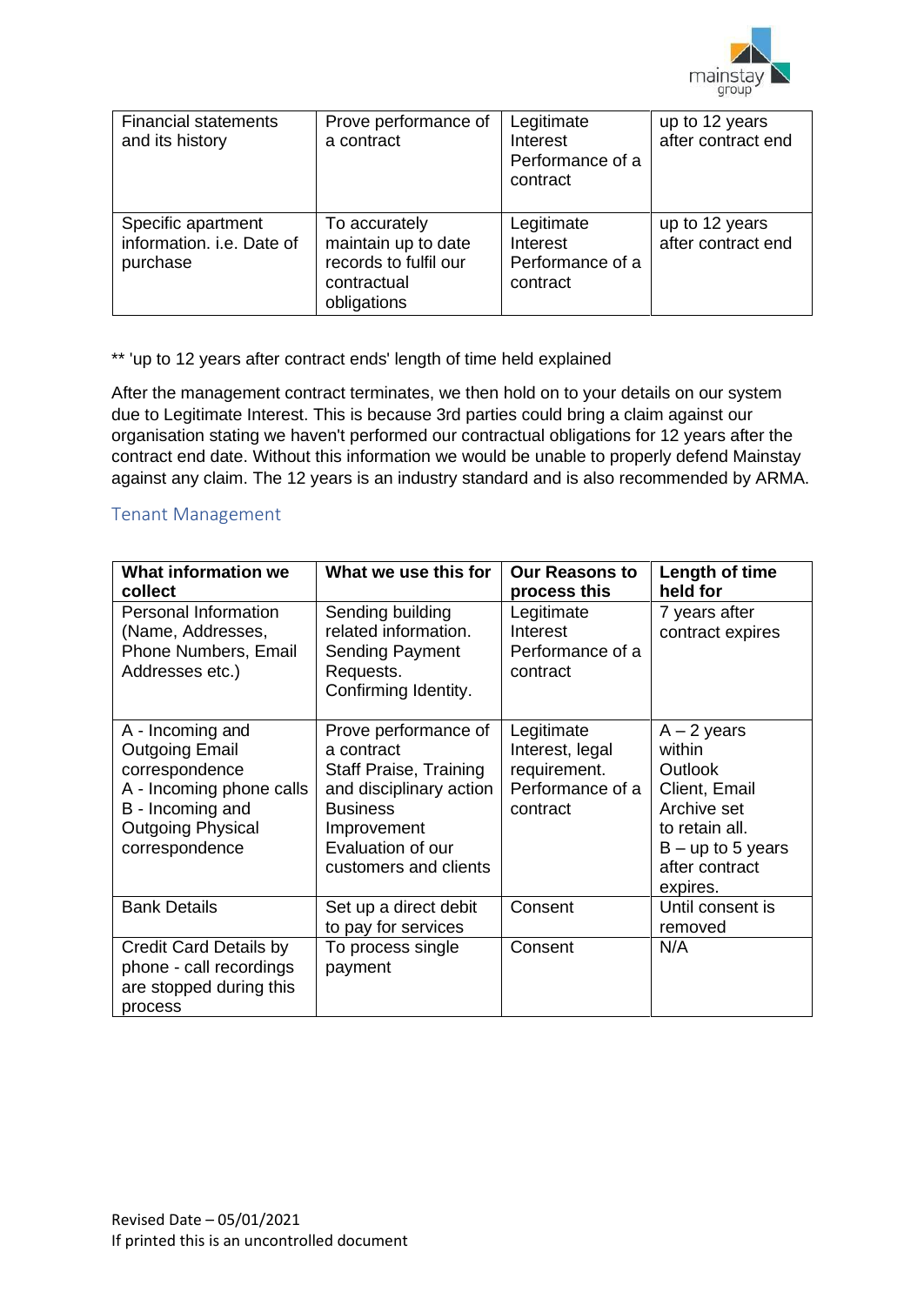

| <b>Financial statements</b><br>and history                                                                   | Prove performance of<br>a contract                                                 | Legitimate<br>Interest<br>Performance of a<br>contract                                                                                           | 7 years after<br>contract expires                |
|--------------------------------------------------------------------------------------------------------------|------------------------------------------------------------------------------------|--------------------------------------------------------------------------------------------------------------------------------------------------|--------------------------------------------------|
| <b>Special Category Data</b><br>(for example Date of<br>Birth, employment<br>details, previous<br>addresses) | Referencing potential<br>applicants in line with<br>client referencing<br>criteria | Consent with<br>external Agency.<br>Applicants<br>submit as part of<br>online<br>application<br>process with<br>external<br>referencing<br>agent | $5$ years $-$ held with<br>referencing<br>agency |

## <span id="page-7-0"></span>Asset Management

| <b>What information we</b><br>collect                                                                                                                     | What we use this for                                                                                                                                                           | <b>Our Reasons to</b><br>process this                                                     | Length of time<br>held for                                                                                                         |
|-----------------------------------------------------------------------------------------------------------------------------------------------------------|--------------------------------------------------------------------------------------------------------------------------------------------------------------------------------|-------------------------------------------------------------------------------------------|------------------------------------------------------------------------------------------------------------------------------------|
| <b>Personal Information</b><br>(Name, Addresses,<br>Phone Numbers, Email<br>Addresses, Leases)                                                            | Sending building<br>related information.<br><b>Sending Payment</b><br>Requests.<br><b>Sending Arrears</b><br>letters.<br>Confirming Identity.                                  | Legitimate<br>Interest<br>Performance of a<br>contract                                    | Up to 12 years                                                                                                                     |
| A - Incoming and<br><b>Outgoing Email</b><br>correspondence<br>B - Incoming phone calls<br>C - Incoming and<br><b>Outgoing Physical</b><br>correspondence | Prove performance of<br>a contract<br><b>Staff Praise, Training</b><br>and disciplinary action<br><b>Business</b><br>Improvement<br>Evaluation of our<br>customers and clients | Legitimate<br>Interest, legal<br>requirement.<br>Performance of a<br>contract             | $A - 2$ years<br>within<br>Outlook<br>Client, up to<br>12 years in<br>Archive<br>$B - up to 6$<br>years<br>$C$ - up to 12<br>years |
| <b>Bank Details</b>                                                                                                                                       | Set up a direct debit<br>to pay for services                                                                                                                                   | Consent                                                                                   | Until consent is<br>removed or<br>contract ends                                                                                    |
| <b>Credit Card Details by</b><br>phone - call recordings<br>are stopped during this<br>process                                                            | To process single<br>payment                                                                                                                                                   | Consent                                                                                   | N/A                                                                                                                                |
| <b>Solicitors Details</b>                                                                                                                                 | Send important<br>information and<br>general<br>correspondence<br>related to ongoing<br>customer requests                                                                      | Consent<br>Legitimate<br>Interest<br>Performance of a<br>contract<br>Legal<br>requirement | 7 years after sale<br>of asset or up to<br>12 years                                                                                |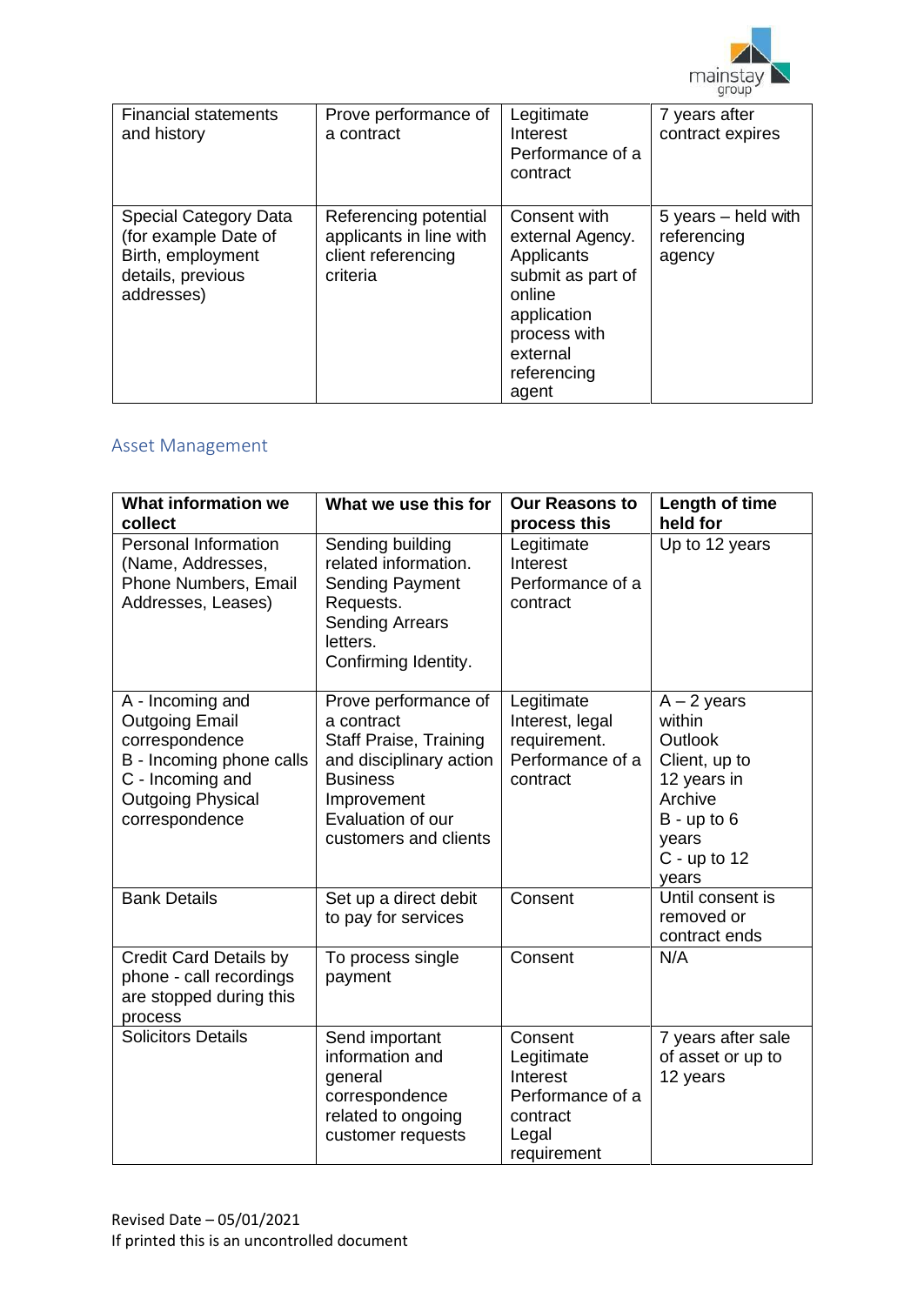

| <b>Property and Building</b><br>Information<br>Cases old and ongoing | To be able to track<br><i>issues</i><br>To be able to monitor<br>ongoing repairs            | Legitimate<br>Interest<br>Performance of a<br>contract | 7 years after sale<br>of asset or up to<br>12 years |
|----------------------------------------------------------------------|---------------------------------------------------------------------------------------------|--------------------------------------------------------|-----------------------------------------------------|
| <b>Financial statements</b><br>and its history                       | Prove performance of<br>a contract                                                          | Legitimate<br>Interest<br>Performance of a<br>contract | 7 years after sale<br>of asset or up to<br>12 years |
| Specific apartment<br>information, <i>i.e.</i> Date of<br>purchase   | To accurately<br>maintain up to date<br>records to fulfil our<br>contractual<br>obligations | Legitimate<br>Interest<br>Performance of a<br>contract | 7 years after sale<br>of asset or up to<br>12 years |

We regularly review the above tables to ensure that this is an honest representation of what is recorded, why it is recorded and how long we intend to keep it for.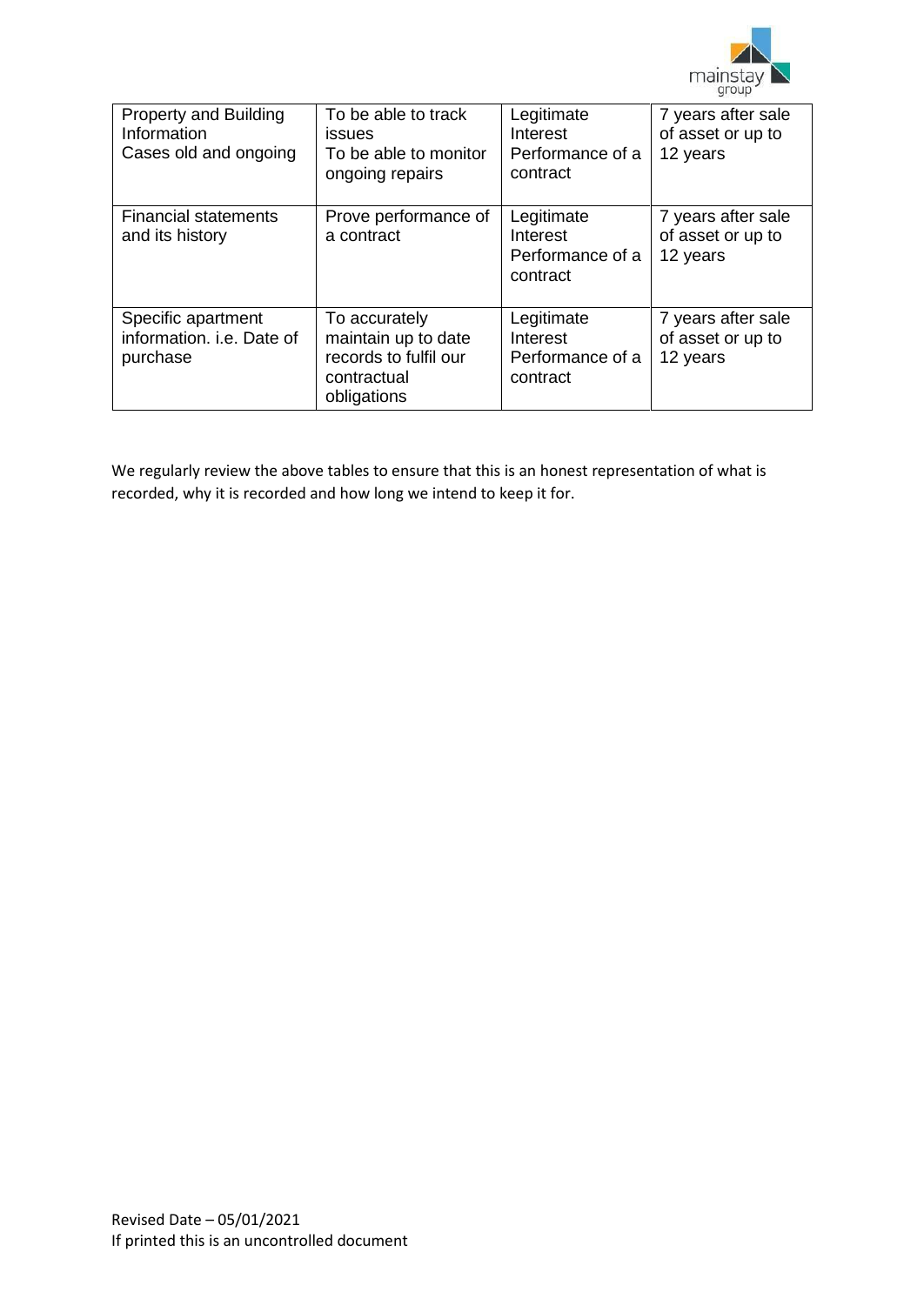

## <span id="page-9-0"></span>Special Category Data

In some instances, where we look after retirement schemes it is a requirement for us to record and process various special category data. We share this information with the Out of Hours team who also need to know this information to properly support the individuals that reside in these locations.

| <b>What information</b><br>we collect | What we use this for                                                                       | <b>Our Reasons to</b><br>process this | Length of time<br>held for                                |
|---------------------------------------|--------------------------------------------------------------------------------------------|---------------------------------------|-----------------------------------------------------------|
| Next of kin<br>information            | Contact in emergency                                                                       | Consent                               | Until consent is<br>withdrawn or<br>resident moved<br>out |
| <b>Medical Information</b>            | For any special<br>requirements and to pass on<br>to individuals charged with<br>your care | Consent                               | Until consent is<br>withdrawn or<br>resident moved<br>out |
| Doctors details                       | For notification and contact<br>requirements                                               | Consent                               | Until consent is<br>withdrawn or<br>resident moved<br>out |
| Carer information                     | For notification and contact<br>requirements                                               | Consent                               | Until consent is<br>withdrawn or<br>resident moved<br>out |
| Home Access<br>information            | To assist with emergency<br>services                                                       | Consent                               | Until consent is<br>withdrawn or<br>resident moved<br>out |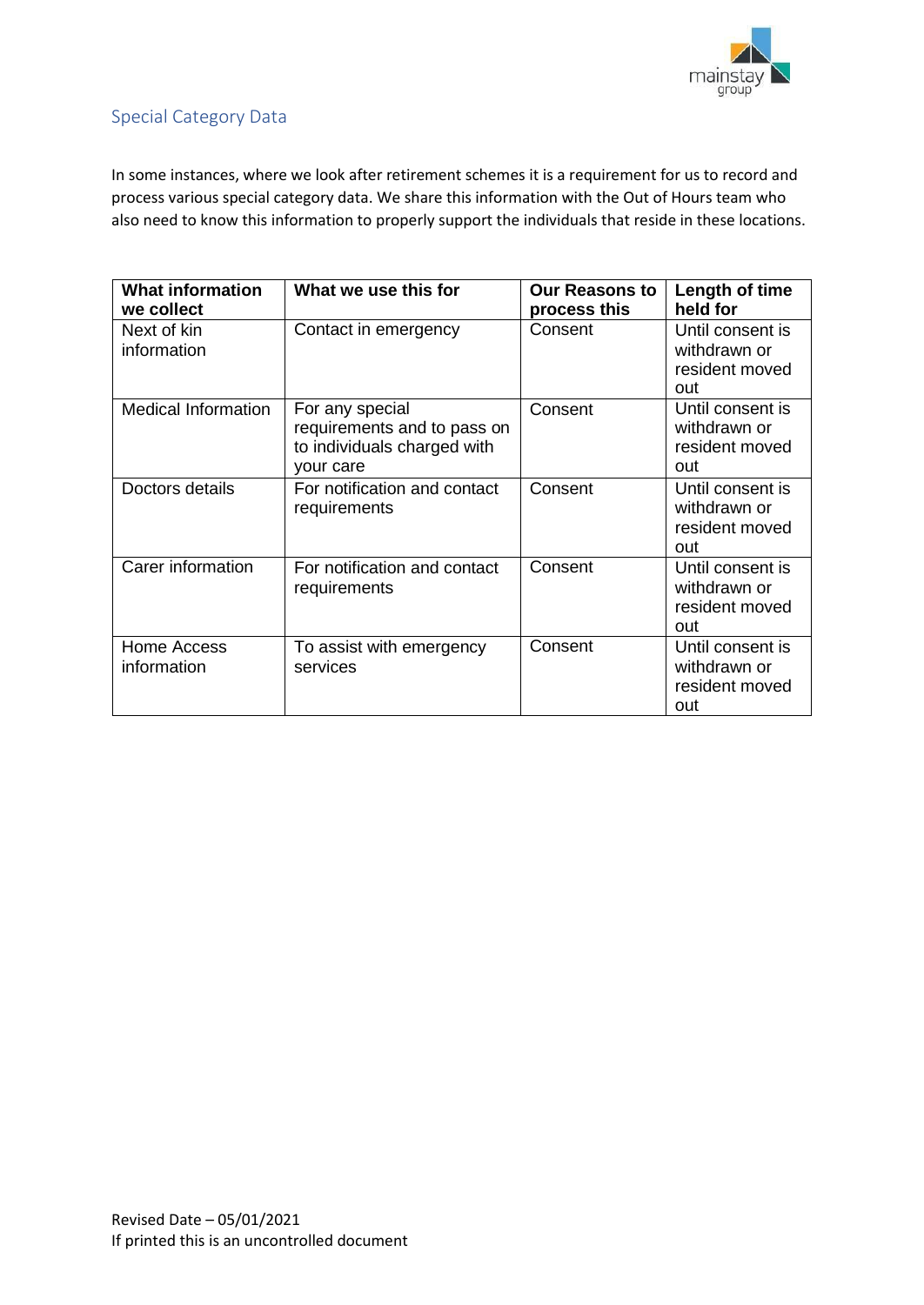

## <span id="page-10-0"></span>Collecting Personal Data

You give us data in a variety of ways:

- When you talk to us on the phone or in person
- When you use our website
- In emails and physical letters
- In Customer Surveys
- In competitions or promotions
- Portal usage

#### Data from third parties

- Freeholders, RMC's, Developers, Investment Companies and other Property Management companies during site Hand Over
- Local Councils
- Other residents on your development
- Public Domain Data such as land registry and companies house
- Letting Agents
- Government and law enforcement agencies
- **Solicitors**
- **Debt Collecting Agency**

#### <span id="page-10-1"></span>Sharing information

- We may give out your personal data if required to so for Police Investigation or Court Order.
- We may give your personal data to a 3rd party as part of a sale of the business and assets to the 3rd party. However, steps will be taken to ensure that your privacy rights continue to be protected and the data is used in accordance our Privacy Notice.
- In an emergency, we may be required to give your contact details out to an approved contractor to contact you.
- As part of our process for collecting site funds, where there has been no contact made by you to advise why there has been no payment or to setup a payment plan, we may pass your details on to a Debt Collecting Agency. We would like to assure you that the agency we use has undergone checks to ensure they are GDPR compliant and will not share your details further other than with ourselves.
- When required to do so we enlist the expertise of external solicitors for legal advice. Your data may be passed on to them to give them a better understanding of legal situations.
- There may be instances where we share data with the Freeholder, RMC and directors of a site. We will query the use of the data to ensure the reason is a 'legitimate interest' before giving this to them.
- If we lose management of a site, we will give sufficient information we hold to the new management agents to ensure they can properly manage the site from the moment they take control. This is also part of the ARMA guidelines. At a minimum Personal Details that will be passed on include your name, address and contact details. It will also include details of any site related issues which may well include details about your apartment. If you rent out your apartment and we have the name and contact details of your tenant these may also be passed on.
- Where we have been instructed to perform a contract by a client and processing your personal data is required. We may be asked to send data back to the client.
- Where your property has services supplied by your apartment, we may pass on your details to the supplier, so they can bill accordingly.